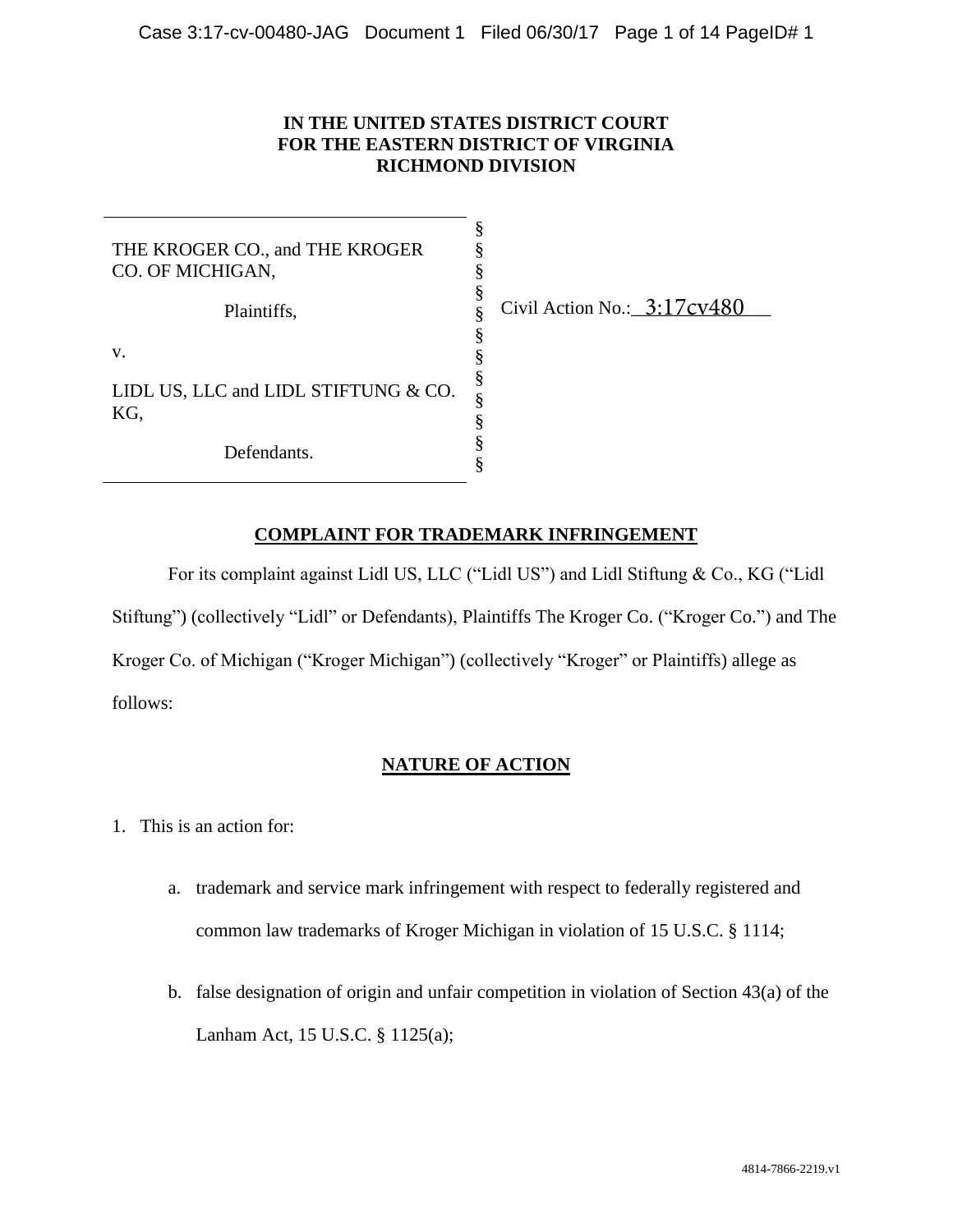- c. dilution of federally registered trademarks and service marks in violation of Section 43(c) of the Lanham Act, 15 U.S.C. 1125(c);
- d. violation of the Virginia Consumer Protection Act, Va. Code § 59.1-200; and
- e. common law trademark and service mark infringement and unfair competition.

## **THE PARTIES**

- 2. Plaintiff Kroger Co. is an Ohio corporation having a having a business address at 1014 Vine Street, Cincinnati, Ohio 45202, and
- 3. Plaintiff Kroger Michigan is a Michigan corporation having a business address at 40399 Grand River Avenue, Novi, Michigan 48375.
- 4. On information and belief, Defendant Lidl Stiftung, is a German Kommanditgesellschaft, having an address at Stiftsbergstrasse 1, 74167 Neckarsulm, Germany.
- 5. On information and belief, Defendant Lidl US is a Delaware corporation, having a business address and headquarters at 3500 South Clark Street, Arlington, Virginia, 22202.
- 6. On information and belief, Lidl US is a subsidiary of Lidl Stiftung.

## **JURISDICTION AND VENUE**

7. This Court has subject matter jurisdiction over Plaintiffs' federal claims under at least 15 U.S.C. § 1121(a) and 28 U.S.C. §§ 1331 & 1338(a). The Court has jurisdiction over Plaintiffs' related state and common law claims at least under 28 U.S.C. 1338(b) and the doctrine of supplemental jurisdiction pursuant to 28 U.S.C. § 1367.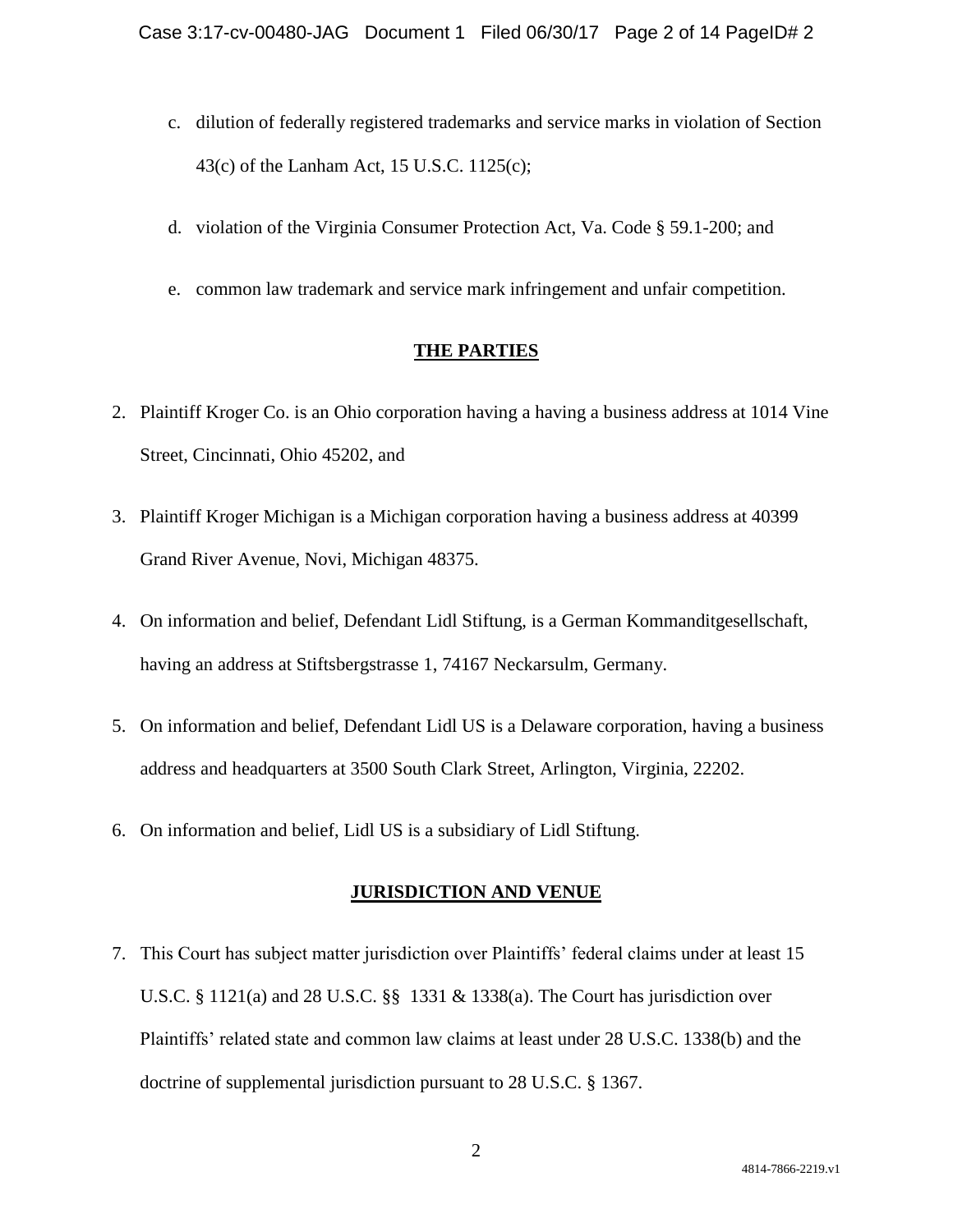8. Defendants are subject to personal jurisdiction in this judicial district. On information and belief, Lidl US has headquarters in this judicial district and is doing business therein; Lidl Stiftung is a related company to Lidl US; Lidl Stiftung claims ownership of the trademark PREFERRED SELECTION and design complained of herein; it is using said mark in this district directly or indirectly through Lidl US; Lidl Stiftung has filed a trademark application with the United States Patent and Trademark Office ("USPTO") in this judicial district; Lidl has opened multiple stores in this judicial district; and both Defendants are engaged in the acts of infringement, dilution, and unfair competition complained of herein and thereby causing Plaintiffs harm in this judicial district. Defendants also do business in this judicial district and engage in other systematic and continuous contacts and regular transactions within this district.

### **FACTS**

- 9. Kroger Michigan owns the trademarks and service marks PRIVATE SELECTION and PRIVATE SELECTION and design for retail grocery store services and a very wide variety of grocery products sold in stores throughout the United States and in this judicial district. Kroger Michigan registered the marks in the USPTO. In particular, Kroger Michigan owns the following United States Trademark and Service Mark Registrations (collectively "Kroger Registrations"):
	- a) PRIVATE SELECTION for goods in Classes 29, 30, 31, and 32, filed March 26, 2001 and registered February 11, 2003 (Reg. No. 2685492);
	- b) PRIVATE SELECTION for services in Class 35, filed September 16, 2002 and registered July 22, 2003 (Reg. No. 2740565);
	- c) PRIVATE SELECTION for goods in Class 29, filed April 11, 2003 and registered March 9, 2004 (Reg. No. 2821350);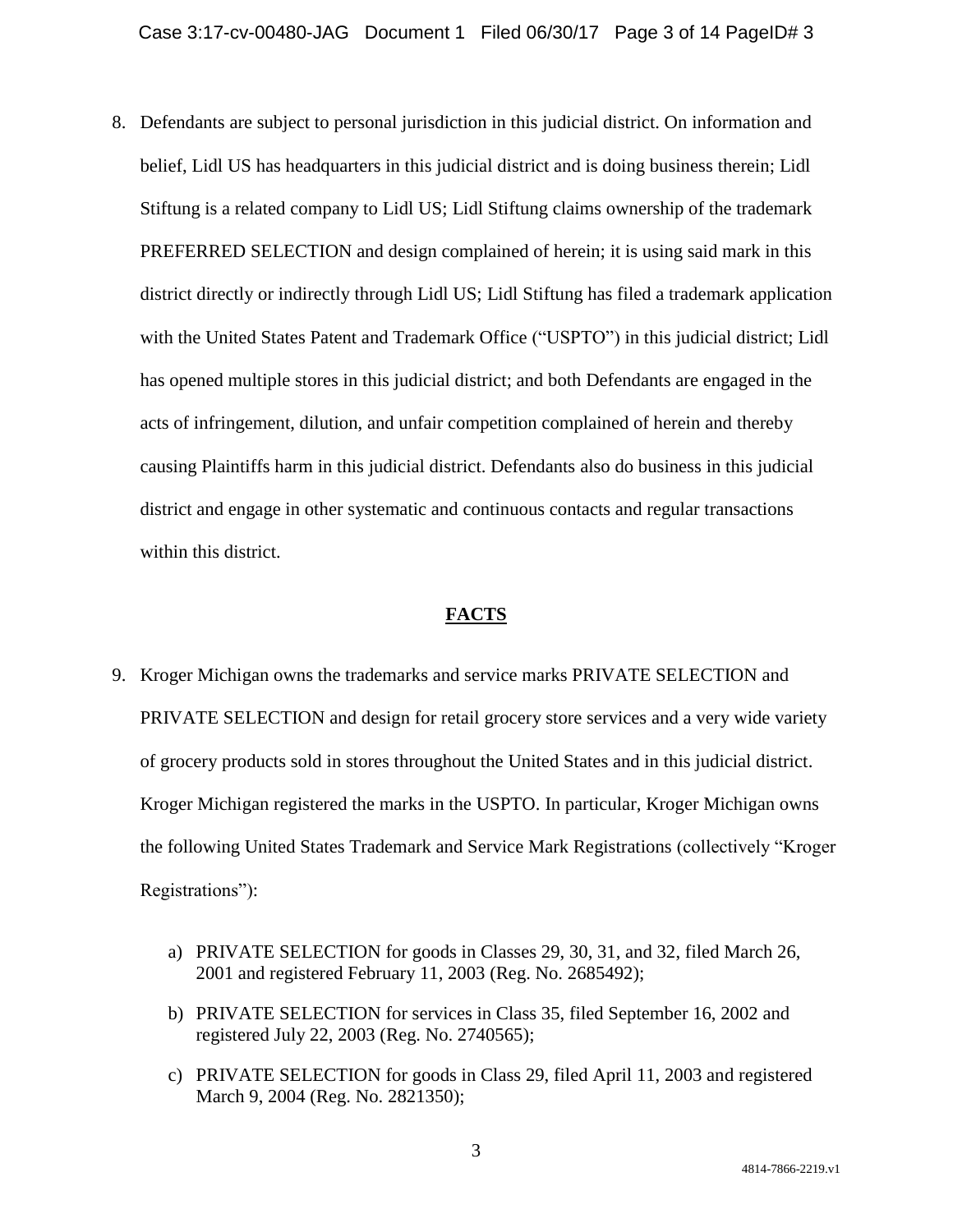- d) PRIVATE SELECTION for goods in Class 30, filed December 15, 2004 and registered December 6, 2005 (Reg. No. 3023783);
- e) PRIVATE SELECTION for goods in Classes 29, 30, and 31, filed April 19, 2012 and registered December 18, 2012 (Registration No. 4260842); and



f) for goods in Classes 29 and 30, filed April 1, 2010 and registered December 4, 2012 (Reg. No. 4254353).

- 10. The first four registrations listed above are "incontestable" within the meaning of 15 U.S.C. § 1065, and thereby establish conclusive presumptions of the validity of the registered marks and Kroger Michigan's ownership thereof and exclusive rights to use and license the use of the same. The last two registrations enjoy *prima facie* presumptions of the same pursuant to 15 U.S.C. § 1057(b).
- 11. The Kroger Co. has more than twenty differently-named grocery and convenience store banners across the country, collectively referred to as the "Kroger Family of Stores."
- 12. Kroger Michigan licenses the PRIVATE SELECTION marks to Kroger Co. and other grocery stores banners within the Kroger Family of Stores.
- 13. Kroger first used the mark PRIVATE SELECTION at least as early as twenty years ago, and the use of said mark has grown continuously and extensively since then along with the size and national reach of the Kroger Family of Stores, which include supermarkets, convenience stores, and other retail stores of diverse sizes and formats.
- 14. Kroger has widely advertised the PRIVATE SELECTION mark and logo on television, promotions, coupons, social media, and the Kroger websites, Kroger.com and PrivateSelection.com.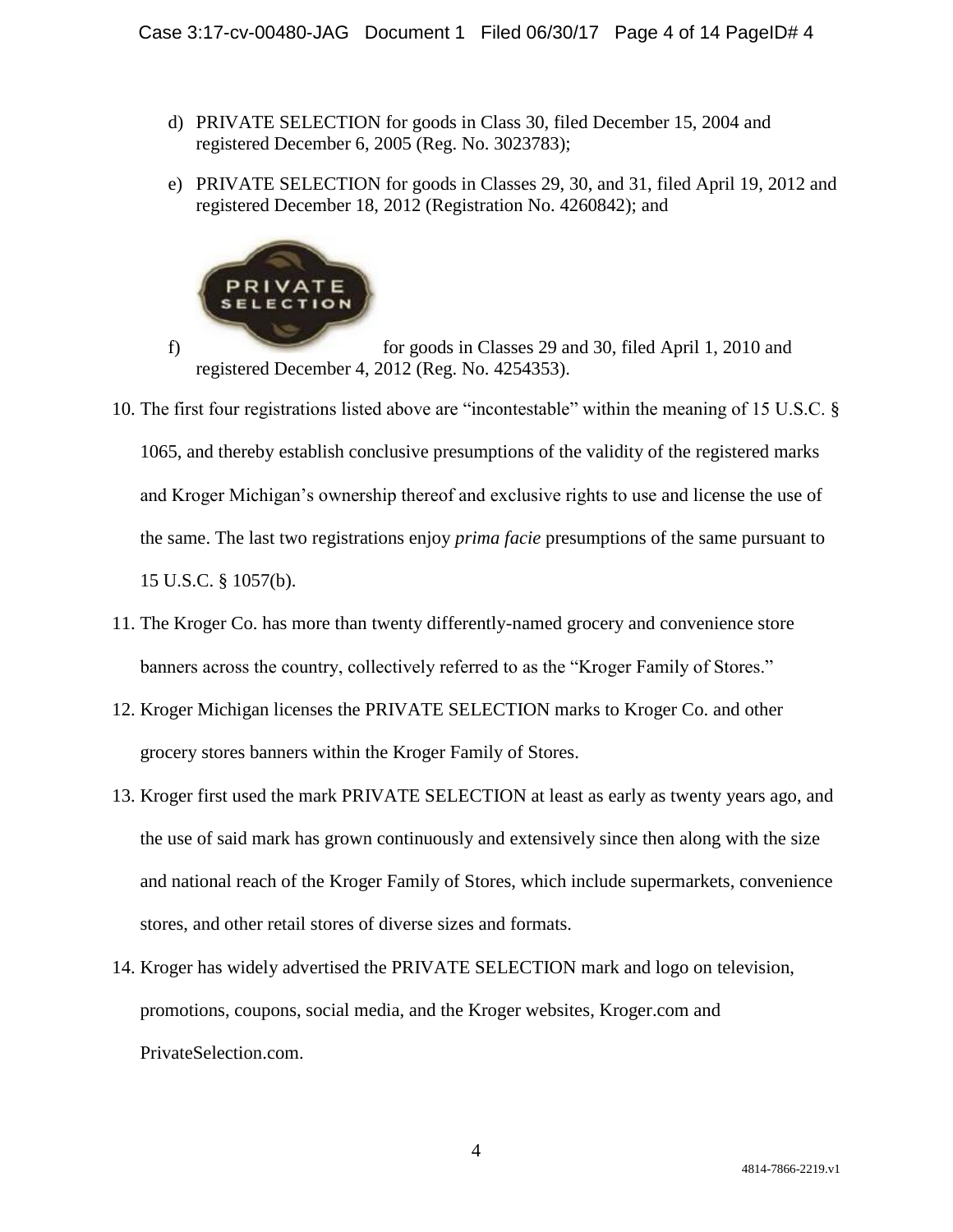- 15. Kroger sales of products in connection with the PRIVATE SELECTION marks have been in the billions of units and dollars on a steadily growing scale.
- 16. Kroger's PRIVATE SELECTION mark and logo were first used in commerce and registered long before Lidl's acts complained of herein.
- 17. Since their first use, Kroger's PRIVATE SELECTION mark and logo have acquired secondary meaning evidenced at least in part by the billions of dollars of sales of thousands of PRIVATE SELECTION products to millions of United States households through thousands of stores in the Kroger Family of Stores.
- 18. As a result of Kroger's long and successful use and substantial sales and advertising of its PRIVATE SELECTION marks, they have come to symbolize and memorialize Kroger's enormous goodwill therein, and said marks became famous long before Lidl's acts complained of herein.
- 19. On information and belief, Lidl US and/or Lidl Stiftung knew of one or more of the Kroger Registrations before using PREFERRED SELECTION as a potential trademark.
- 20. On September 19, 2016, Lidl Stiftung filed an Intent-to-Use application ("Lidl TM Application") in the USPTO to register the mark PREFERRED SELECTION and Design (Serial No. 87175637), as shown below, for a wide variety of grocery products.



21. On information and belief, Lidl US and/or Lidl Stiftung had knowledge of one or more of Kroger Registrations before filing the Lidl TM Application at the USPTO.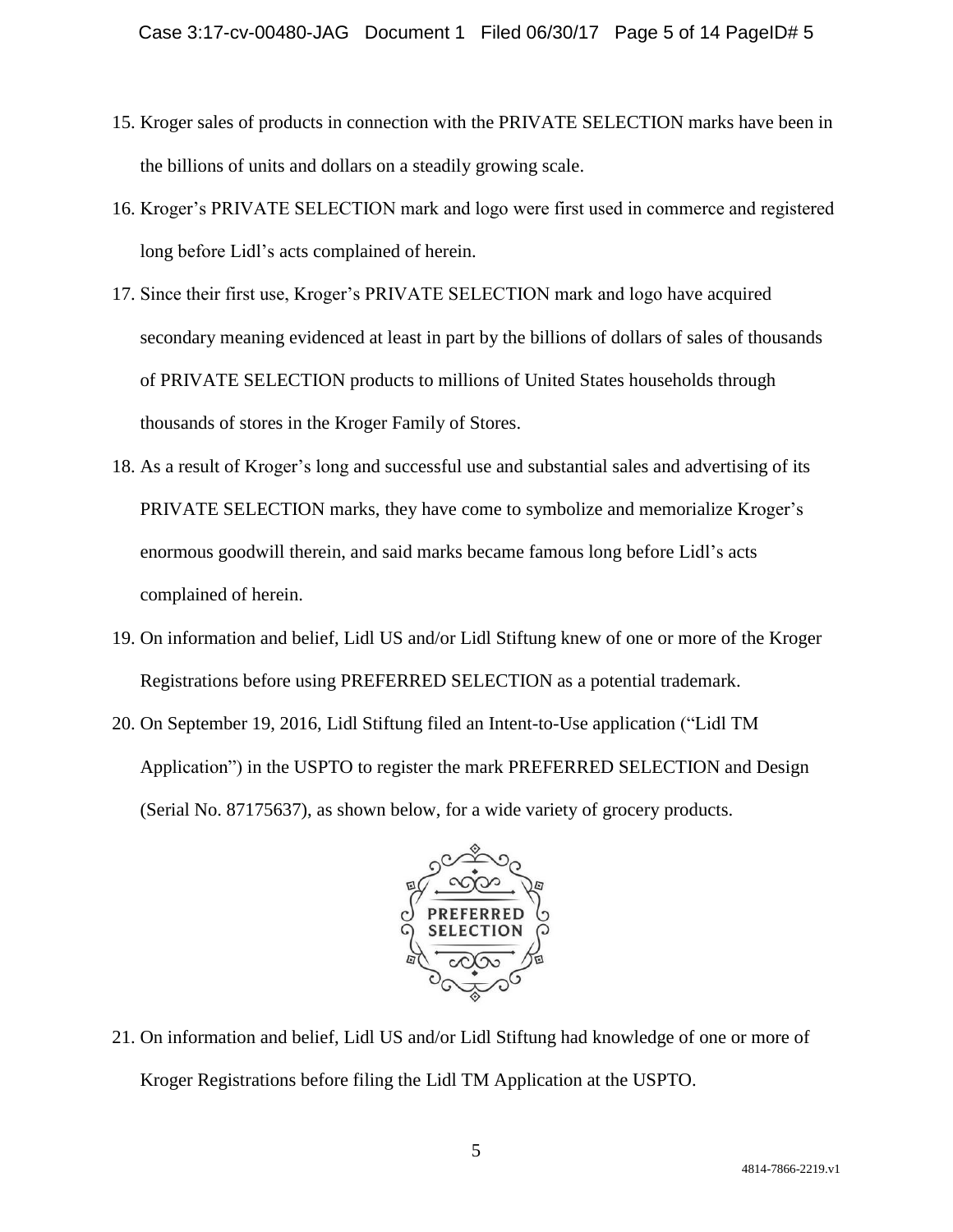- 22. By oral and written communications between Kroger and Lidl in-house counsel and outside counsel, Kroger objected to Lidl's registration and/or use of the PREFERRED SELECTION mark and logo. Kroger also asserted its PRIVATE SELECTION marks and logo and maintained that Lidl's PREFERRED SELECTION mark and logo would be likely to cause confusion, likely to cause dilution, and constitute unfair competition. Lidl rejected Kroger's objections.
- 23. On March 21, 2017, Kroger filed an Opposition to Lidl's Intent-To-Use PREFERRED SELECTION trademark application before the Trademark Trial and Appeal Board ("TTAB") of the USPTO. (Opposition No. 91233541).
- 24. Concurrent with this civil action, Kroger is filing a motion with the TTAB to stay the TTAB proceedings pending the outcome of this civil action, on grounds that this civil action may likely be dispositive of the TTAB proceedings.
- 25. On or about June 15, 2017, Lidl opened grocery stores for business in this judicial district and elsewhere in interstate commerce, with plans to open many more such stores on the East Coast and elsewhere.
- 26. According to a press release from Lidl US, Lidl expects to open 20 stores during the summer of 2017 and to have 100 stores open across the East Coast of the United States by next summer.
- 27. Lidl uses the PREFERRED SELECTION mark and logo throughout the Lidl grocery stores, on and in connection with the promotion and sale of a variety of different grocery products and services.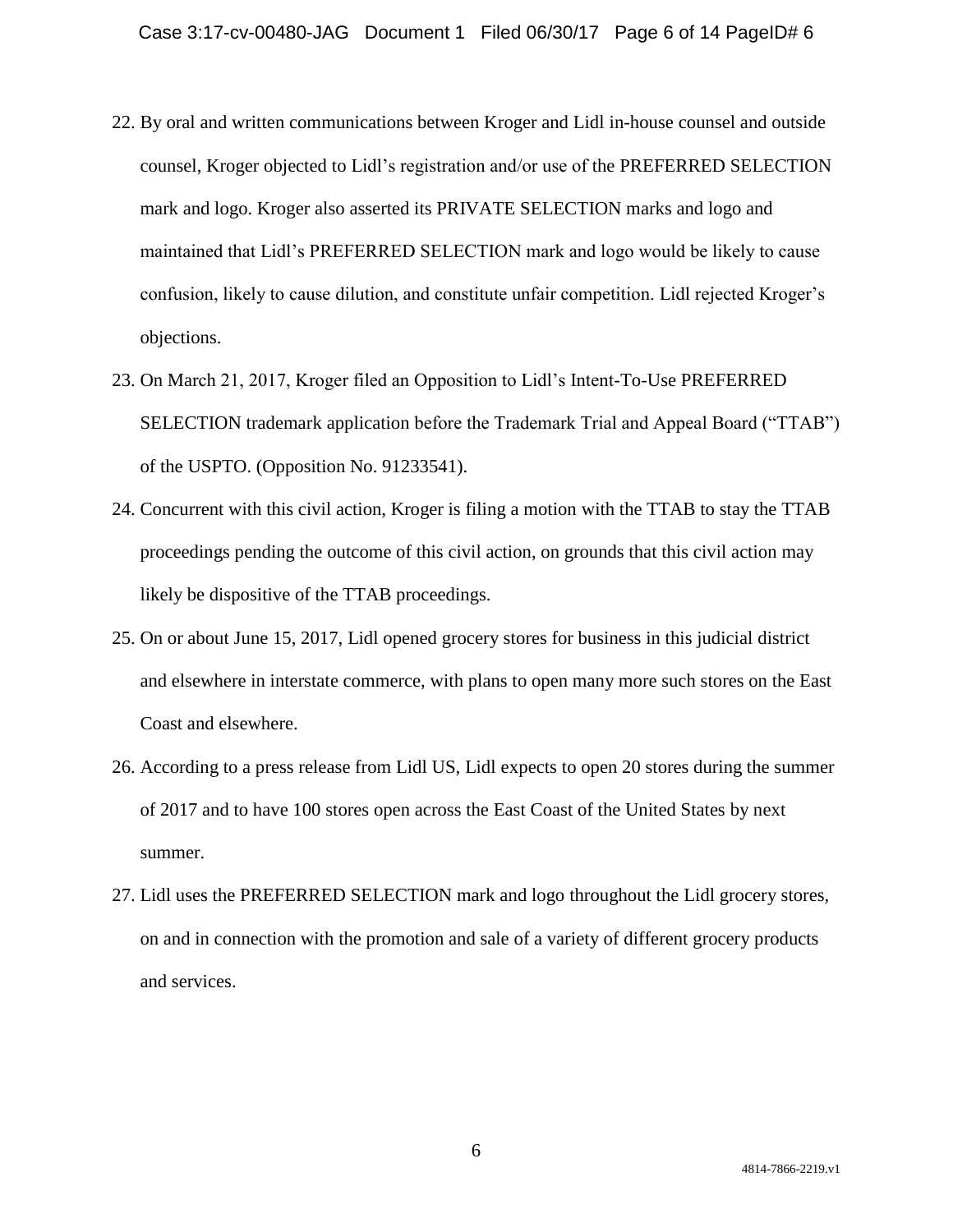- 28. An example of the PREFERRED SELECTION logo as actually used appears as follows:
- 29. On information and belief, Lidl plans to sell PREFERRED SELECTION brand groceries throughout all of its United States stores.
- 30. Lidl has commenced use of the PREFERRED SELECTION mark with full knowledge of Kroger's objections thereto and



Kroger's Registrations, and Lidl's actions herein have been willful and deliberate acts of infringement and unfair competition, which will cause irreparable harm and other damages to Kroger.

- 31. On information and belief, Lidl's actions have been done with the intent to capitalize on and benefit from the goodwill in Kroger's PRIVATE SELECTION marks by causing confusion with Lidl's PREFERRED SELECTION mark.
- 32. By the wrongful conduct alleged herein, including without limitation offering for sale and selling products bearing an infringing mark, Lidl has competed unfairly and continues to compete unfairly with Kroger in that such use of the infringing mark is likely to cause confusion, mistake, or deception as to sponsorship, origin, or approval.
- 33. As a direct result of Lidl's wrongful conduct, Kroger has suffered and will continue to suffer irreparable injury, including, but not limited to, injury to its trademarks and to the goodwill and business reputation associated with those trademarks. Moreover, as a direct result of Lidl's wrongful conduct, Kroger has suffered harm.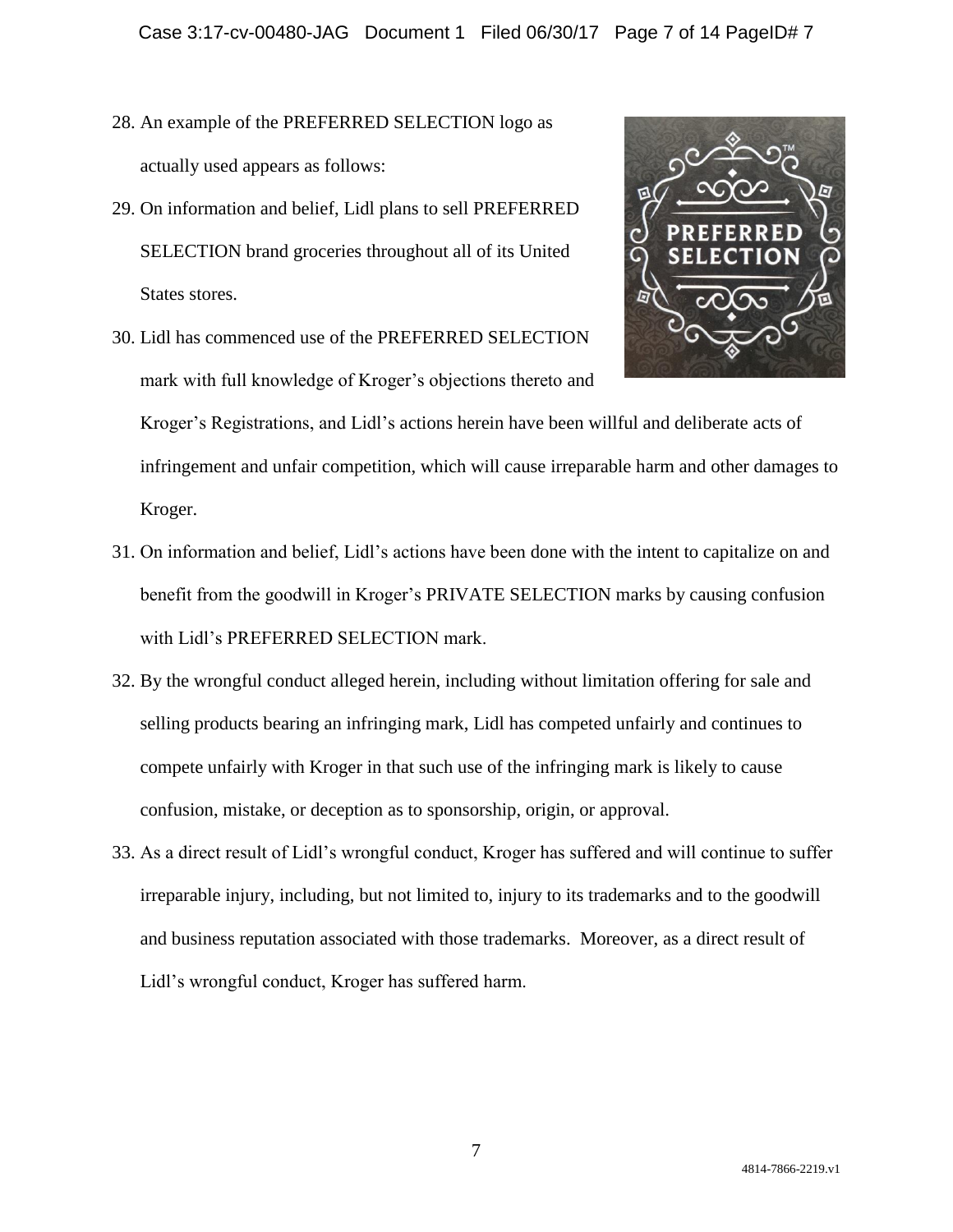- 34. By the wrongful conduct alleged herein, Lidl has engaged in the knowing, deliberate, bad faith, and willful violation of the law, and the knowing, deliberate, bad faith, and willful infringement of Kroger's trademarks.
- 35. By the wrongful conduct alleged herein, Lidl has been and is likely to continue to be unjustly enriched to the detriment of Kroger.

#### **Claim I**

#### **Federal Trademark & Service Mark Infringement**

- 36. Kroger alleges trademark and service mark infringement in violation of Section 32 of the Lanham Act, 15 U.S.C. § 1114. The foregoing averments are incorporated herein by reference.
- 37. Lidl's unauthorized use in interstate commerce of the PREFERRED SELECTION mark is likely to cause confusion, or to cause mistake, or to deceive in violation of 15 U.S.C. § 1114.

38. Lidl's acts as alleged herein constitute intentional and willful infringement of Kroger's rights.

39. Lidl's acts have caused and, unless restrained by this Court, will continue to cause serious and irreparable injury to Kroger, for which there is no adequate remedy at law.

#### **Claim II**

#### **Federal Unfair Competition**

- 40. Kroger alleges federal unfair competition in violation of Section 43(a) of the Lanham Act, 15 U.S.C. § 1125(a). Kroger incorporates by reference and re-alleges the averments of the foregoing paragraphs.
- 41. Lidl's use of the PREFERRED SELECTION mark in connection with groceries and grocery store services constitutes use of a false designation of origin in interstate commerce, falsely describing or representing Lidl's goods, and causing likelihood of confusion, mistake or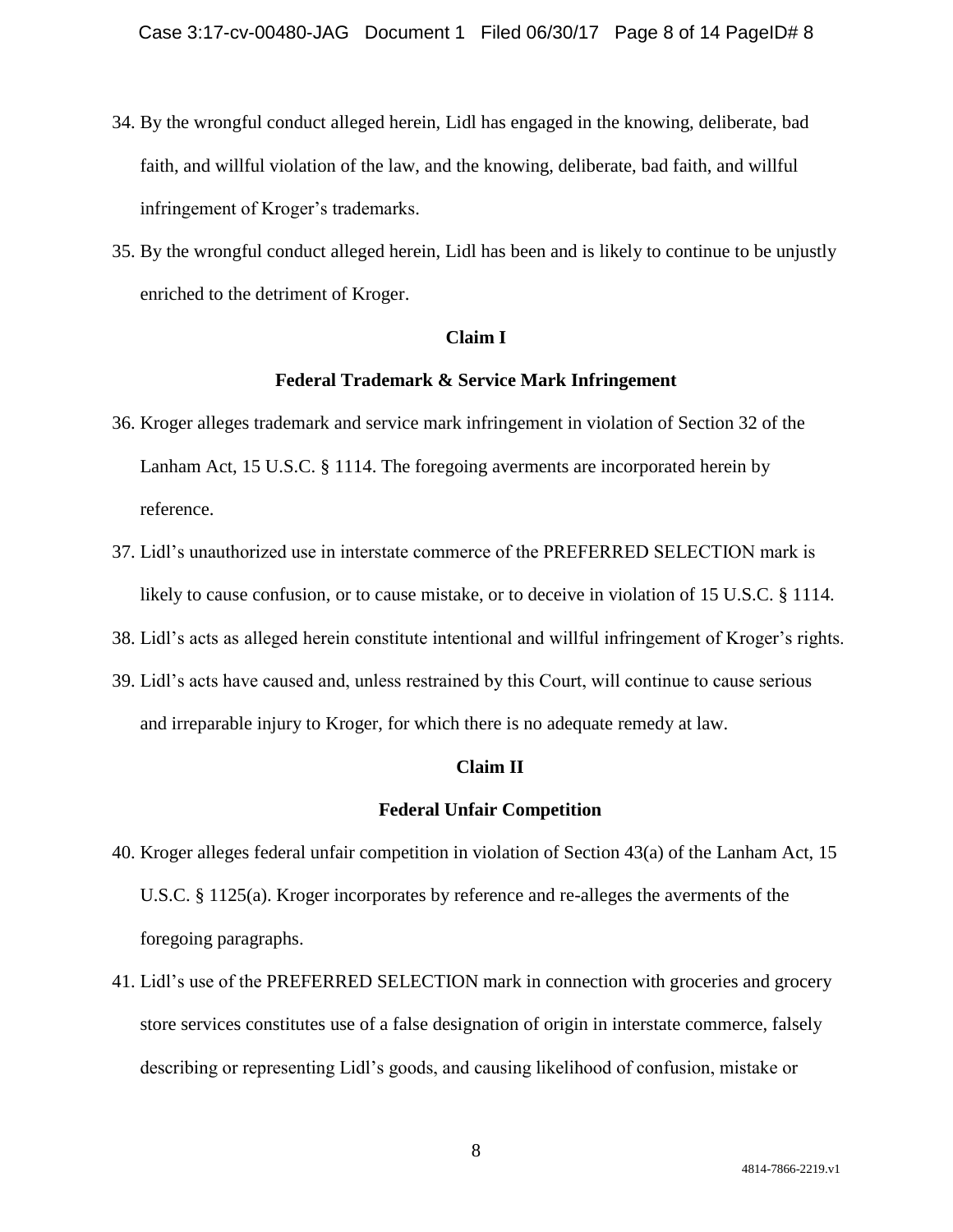deception as to the affiliation, connection, or association of Lidl and Lidl's goods and services with Kroger, and/or as to the sponsorship or approval of Lidl or Lidl's goods and services by Kroger.

42. Lidl's acts have caused and, unless restrained by this Court, will continue to cause serious and irreparable injury to Kroger, for which there is no adequate remedy at law.

#### **Claim III**

#### **Federal Dilution**

- 43. Kroger alleges federal dilution in violation of Section 43(c) of the Lanham Act, 15 U.S.C. § 1125(c). Kroger incorporates by reference and re-alleges the averments of the foregoing paragraphs.
- 44. Lidl's unauthorized use of the PREFERRED SELECTION mark is likely to cause dilution by blurring the distinctive quality of Kroger's famous PRIVATE SELECTION mark, in violation of 15 U.S.C. § 1125(c).
- 45. Lidl's acts have caused and, unless restrained by this Court, will continue to cause serious and irreparable injury to Kroger, for which there is no adequate remedy at law.

### **Claim IV**

#### **Violation of Virginia Consumer Protection Act**

- 46. Kroger hereby alleges violation of the Virginia Consumer Protection Act. Kroger incorporates by reference and re-alleges the averments of the foregoing paragraphs.
- 47. Lidl's unauthorized use of the PREFERRED SELECTION mark is a deceptive act or practice, on which Lidl intends consumers to rely, and is an act or practice in a course of conduct involving trade or commerce.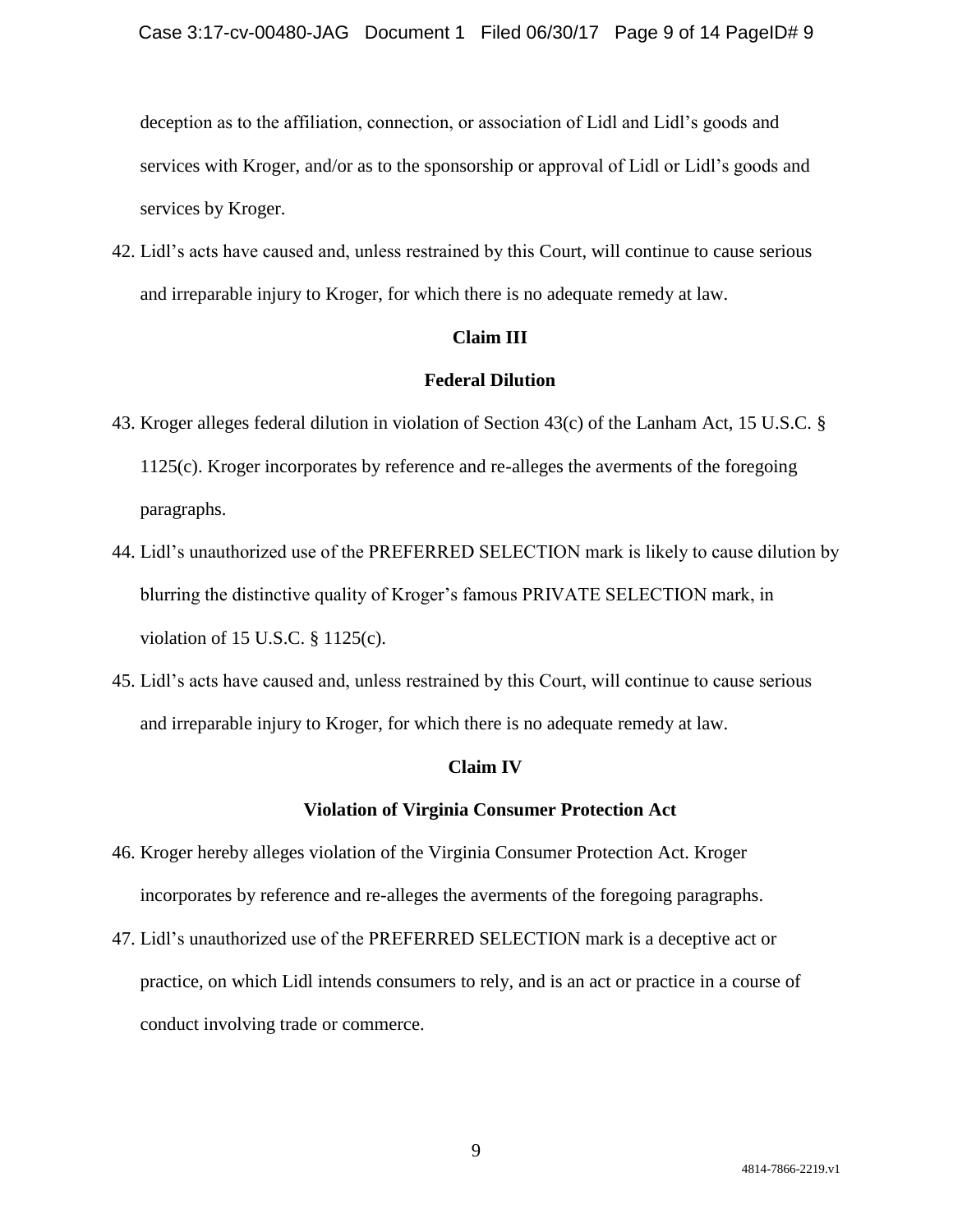- 48. Lidl's conduct involves trade practices that are directed to the market generally and that implicate consumer protection concerns.
- 49. Lidl is misrepresenting to consumers, and contributing to the ability of others to misrepresent, that the goods and services of Lidl are the goods and services of Kroger in violation of Va. Code  $§ 59.1-200(A)(1)$ .
- 50. Lidl is misrepresenting to consumers, and contributing to the ability of others to misrepresent, that the goods and services of Lidl are sponsored by, approved by, or certified by Kroger, or that Kroger is the source of same, in violation of Va. Code  $\S$  59.1-200(A)(2).
- 51. Lidl is misrepresenting to consumers, and contributing to the ability of others to misrepresent, that the goods and services of Lidl are affiliated, connected, or associated with Kroger in violation of Va. Code  $\S$  59.1-200(A)(3).
- 52. Lidl is misrepresenting to consumers, and contributing to the ability of others to misrepresent, that the goods and services of Lidl have the characteristics and benefits of the goods and services of Kroger in violation of Va. Code 59.1-200(A)(5).
- 53. Lidl is misrepresenting to consumers, and contributing to the ability of others to misrepresent, that the goods and services of Lidl are similar to the goods and services of Kroger in terms of quality, grade, or style in violation of Va. Code 59.1-200(A)(6).
- 54. Lidl's acts have caused and, unless restrained by this Court, will continue to cause serious and irreparable injury to Kroger, for which there is no adequate remedy at law.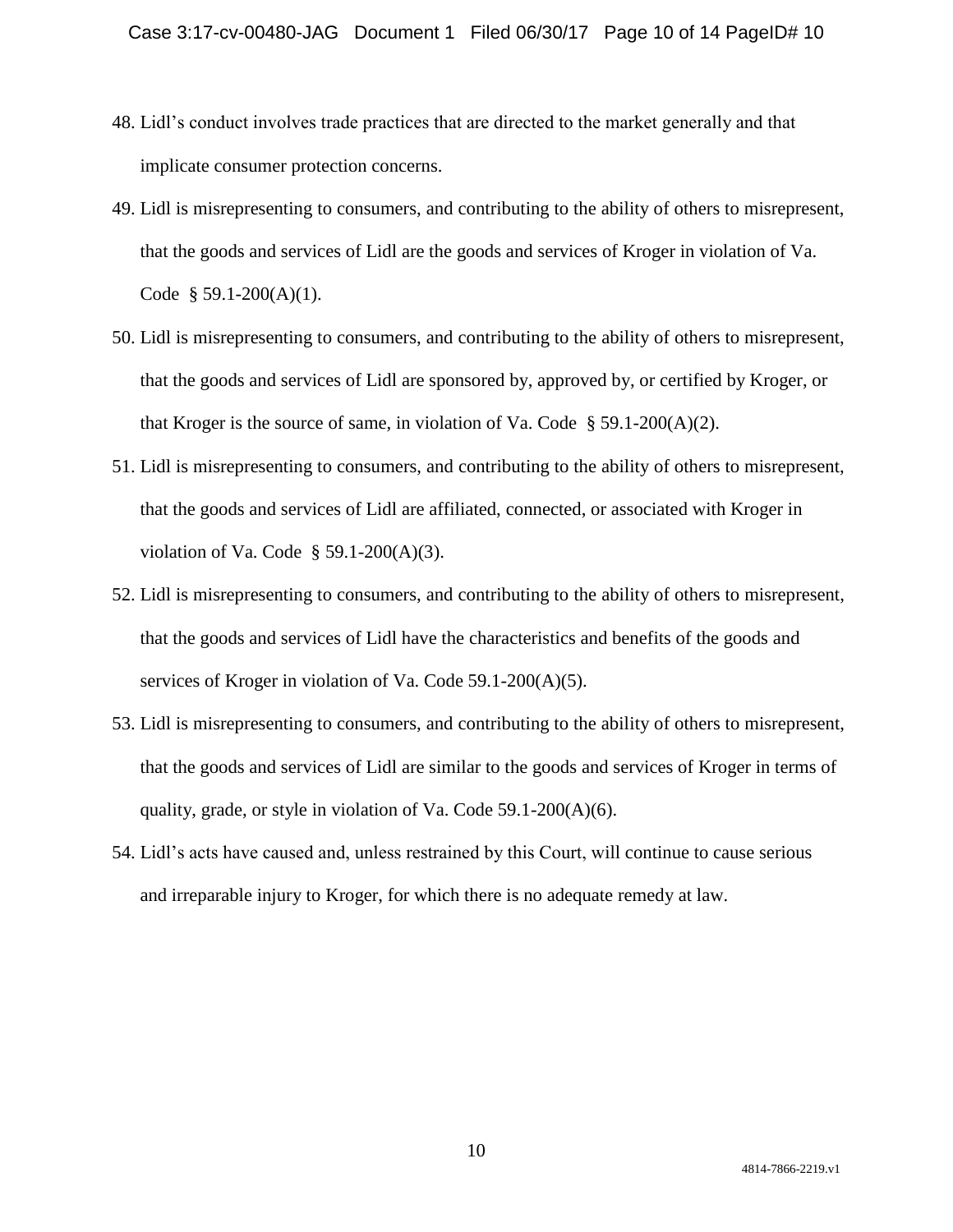#### **Claim V**

#### **Common Law Infringement and Unfair Competition**

- 55. Kroger hereby alleges common law trademark and service mark infringement and unfair competition in violation of common law. Kroger incorporates by reference and re-alleges the averments of the foregoing paragraphs.
- 56. Lidl's use of the PREFERRED SELECTION mark constitutes trademark and service mark infringement and is likely to cause confusion, or to cause mistake or to deceive in violation of the common law.
- 57. Lidl's use of the PREFERRED SELECTION mark constitutes unfair competition in violation of common law.
- 58. Lidl's acts have caused and, unless restrained by this Court, will continue to cause serious and irreparable injury to Kroger, for which there is no adequate remedy at law.

#### **DEMAND FOR RELIEF**

WHEREFORE, pursuant to its rights under the law, including, without limitation, rights under Federal Rule of Civil Procedure 65; the Lanham Act, 15 U.S.C. §§ 1117 & 1125(a), and Virginia law, and any other law or statute this Court deems applicable, Kroger requests judgment against Lidl US and Lidl Stiftung as follows and requests that this Court enter the following order:

A. That Lidl's use of the PREFERRED SELECTION mark constitutes federal trademark and service mark infringement, federal dilution and unfair competition, a deceptive act or practice under Virginia law, and infringement and unfair competition under common law.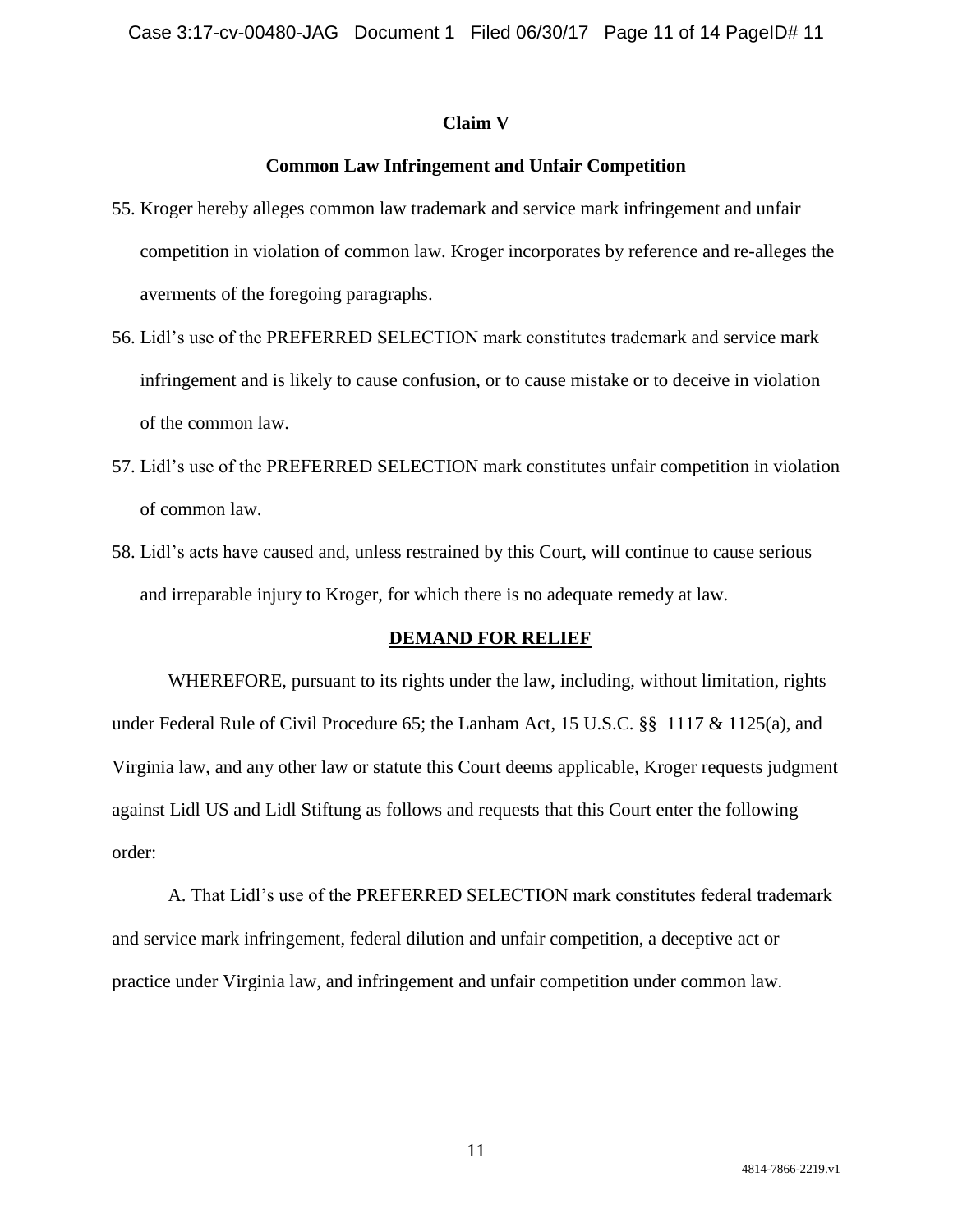B. That Lidl US, Lidl Stiftung, their employees, agents, assigns, servants, and any other person in active concert or participation with any of them, be preliminarily and permanently enjoined from:

- i. Using the PREFERRED SELECTION word mark or logo in connection with grocery products or grocery store services, or with any other product or services, that are likely to cause confusion, mistake, or deception with respect to Kroger's PRIVATE SELECTION mark or logo;
- ii. Doing any other act or thing likely to induce the mistaken belief that Lidl's goods and services are in any way affiliated, connected, or associated with Kroger or Kroger's goods or services or doing any other act or thing likely to cause confusion with respect to Kroger's PRIVATE SELECTION mark and logo; and
- iii. Injuring Kroger's business reputation or goodwill associated with the PRIVATE SELECTION mark and logo, and from otherwise unfairly competing with Kroger in regards to the PRIVATE SELECTION mark in any way.

C. That, pursuant to 15 U.S.C. § 1118, Lidl be ordered to deliver up for destruction all materials, including but not limited to labels, packages, wrappers, receptacles, advertisements, promotions or other displays of PREFERRED SELECTION in the custody or control of Lidl, and that Lidl remove all references to PREFERRED SELECTION on its website, social media, or otherwise online.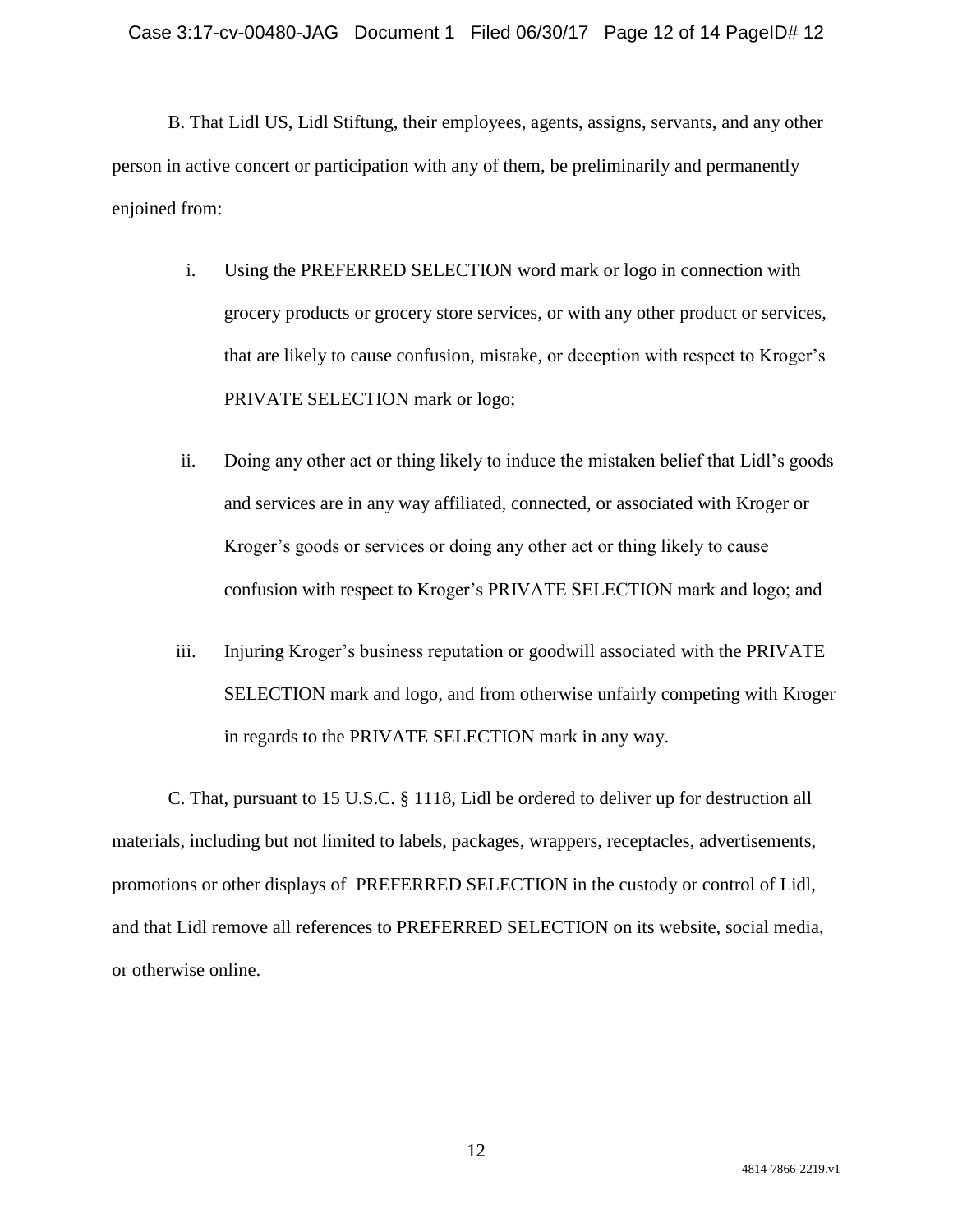D. That, pursuant to 15 U.S.C. § 1116, Lidl file with the Court and serve upon Kroger within thirty (30) days after issuance of any injunction, a report in writing and under oath setting forth in detail the manner and form in which Lidl has complied with the injunction.

E. That Kroger be awarded monetary relief in an amount to be fixed by the Court, including, but not limited to:

- i. All profits received by Lidl from sales and revenues of any kind in connection with the goods and services sold in connection with the PREFERRED SELECTION mark;
- ii. All damages sustained by Kroger as a result of Lidl's acts of infringement, dilution, and unfair competition;
- iii. All damages, compensatory and punitive, as permitted under the law of the Commonwealth of Virginia, arising from Lidl's deliberate infringing actions.

F. That Lidl be ordered to compensate Kroger in an amount enabling Kroger to conduct corrective advertising reasonably calculated to remedy any and all consumer confusion created as a result of Lidl's unlawful actions.

G. That Lidl expressly abandon its USPTO application for the PREFERRED SELECTION logo, and not hereafter apply to register the same or any confusingly similar mark with the USPTO or any state, district, or territory of the United States.

H. That this Court award to Kroger all reasonable attorney fees, costs, or disbursements incurred by Kroger as a result of this action.